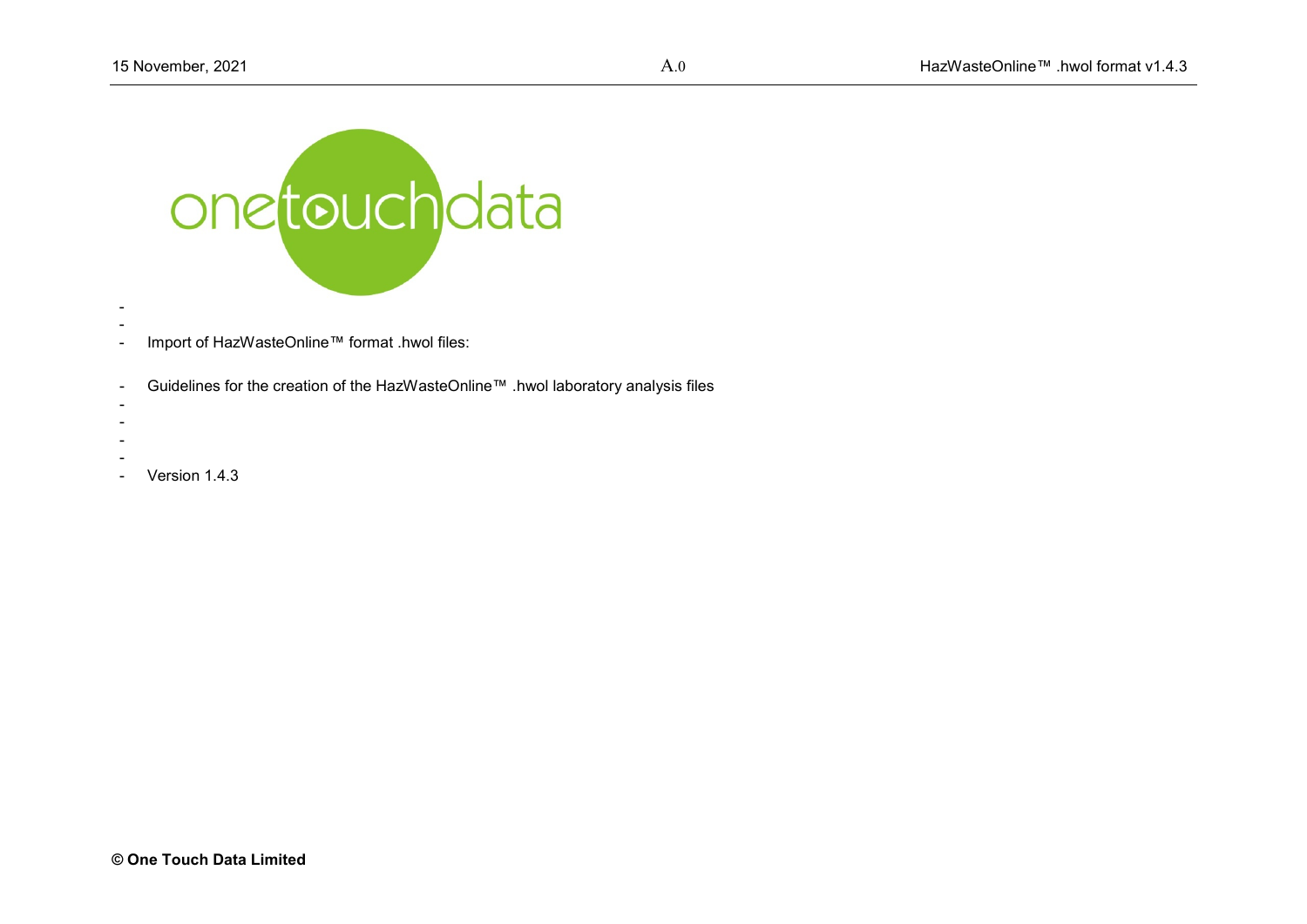# - List of changes from previous version

| $\overline{20}$ <sup>th</sup> June 2017 | Requirement to order sys sample code in same order as the sample names presented on PDF laboratory reports                                                                                                                                                                                                                                                                                                                                                                                                                                                                       |
|-----------------------------------------|----------------------------------------------------------------------------------------------------------------------------------------------------------------------------------------------------------------------------------------------------------------------------------------------------------------------------------------------------------------------------------------------------------------------------------------------------------------------------------------------------------------------------------------------------------------------------------|
| $3rd$ July 2017                         | Analysis date and time combined into one field;<br>Clearer definition for sys sample code added;<br>$\overline{\phantom{a}}$                                                                                                                                                                                                                                                                                                                                                                                                                                                     |
| 12 July 2017                            | Requirement for descriptive determinands for Sample Name, Depth, Date, Type removed<br>$\overline{\phantom{a}}$                                                                                                                                                                                                                                                                                                                                                                                                                                                                  |
|                                         | Example .hwol file improved to provide some better examples of the unique sys sample code<br>$\overline{\phantom{a}}$                                                                                                                                                                                                                                                                                                                                                                                                                                                            |
| 13 December 2017                        | New report type TOP SOIL added to Appendix A - It is a requirement that labs inform us as to any other reports that they may<br>$\blacksquare$<br>include in a .hwol file (e.g. Topsoil) so that we can a) add them to the specification and b) understand how we might need to<br>process the data (or not) for waste classification purposes.<br>New cas_rn SAMPLE_DEPTH - sample depth should be reported with cas_rn SAMPLE_DEPTH, depth in the<br>result comments column and units e.g. "m" in the result unit column. Examples of entries in a .hwol are shown on page 12. |
| 21 <sup>st</sup> October 2020           | Addition of extra column to define HWOL Acronyms. Section 1.2 detailing acronyms and examples<br>$\sim$<br>More detail for sys sample code<br>correction to AGS P-numbers for PCB and phenol<br>correct mailing address.                                                                                                                                                                                                                                                                                                                                                         |
| 25 October 2020                         | minor edit – CAS no. of chromium(III)                                                                                                                                                                                                                                                                                                                                                                                                                                                                                                                                            |
| 8 January 2021                          | minor edits - Section 1.2 updated with table numbers; Table 1.2.1, #1, #2: word "extracted" changed to "mathematically<br>subtracted" for greater clarity                                                                                                                                                                                                                                                                                                                                                                                                                        |
| 15 November 2021                        | correction of typo for numbering of columns 23 to 33                                                                                                                                                                                                                                                                                                                                                                                                                                                                                                                             |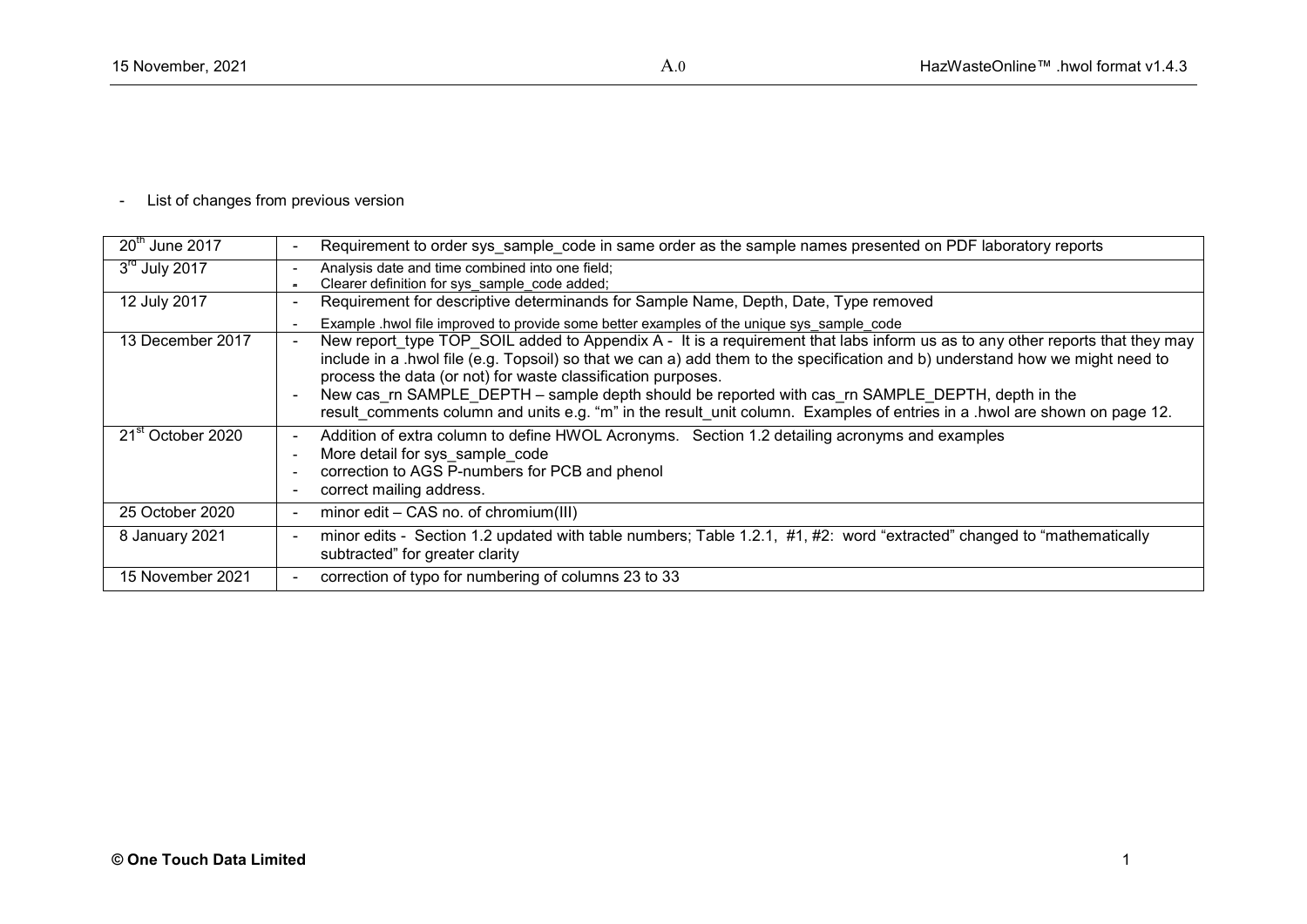- Import of HazWasteOnline™ .hwol EDD files

# **1. Introduction & Background**

HazWasteOnline™ uses Electronic Data Delivery (EDD) tools to automate the import of laboratory data into the database. Whilst laboratory data can be entered manually, the issues related to volume, time and accuracy/quality control are significant. This document defines the format of a HazWasteOnline™ .hwol EDD file required to deliver chemical analysis data from registered laboratories to HazWasteOnline™.

Only .hwol EDD files from laboratories that have been registered with One Touch Data can be accepted by HazWasteOnline™.

The list of registered laboratories is published on [www.hazwasteonline.com.](http://www.hazwasteonline.com/)

The basic requirements for the HazWasteOnline™'s EDD file are outlined below:

- The file must be encoded using the CSV standard (Network Working Group, 2005); the fields must be tab or comma delimited
- The data model is based the US EPA standard for the submission of chemistry data to a database (EPA 2016a, b) with two enhancements:
	- o An extra field to document the type of report (*report\_type*)
	- o An extra field to define the type of moisture correction (*MC\_type*)
- $\bullet$  The file extension must be hwol
- the following character encodings are supported
	- o ANSI (Windows-01252)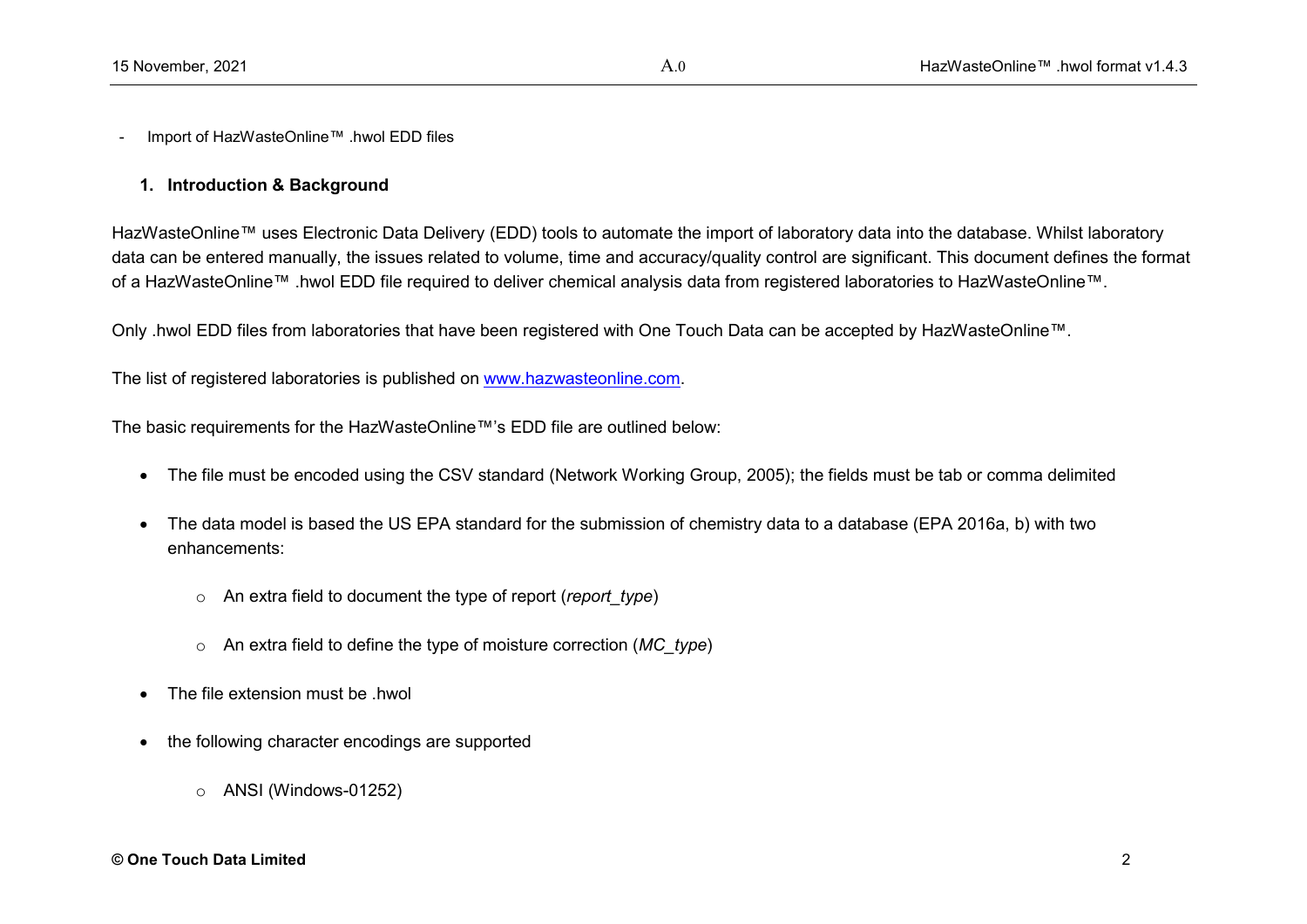- o Unicode UTF-8
- AGS version 4 P-Numbers are used to define CAS # identifiers for some WAC determinands

A description of each of the fields is detailed below (spread over several pages) and is followed by an example of a .hwol file.

# **File naming convention**

Each .hwol EDD file must have a unique name. Typically these file names will relate to the laboratory report identifier, for example:

17 1234 1.hwol to indicate year, report number and report version.

# **Order of samples in the .hwol data file**

The first occurrence of each sys sample code in the .hwol data file should be presented in the same order as the sample names would be published in the laboratory's PDF report e.g. TP1, TP2, TP3

For more information please contact us:

One Touch Data Ltd Suite 4, 3<sup>rd</sup> Floor Nicholson's House Nicholson's Walk Maidenhead Berkshire SL6 1LD United Kingdom

Tel: +44 (0)1628 771731 Email: support@onetouchdata.com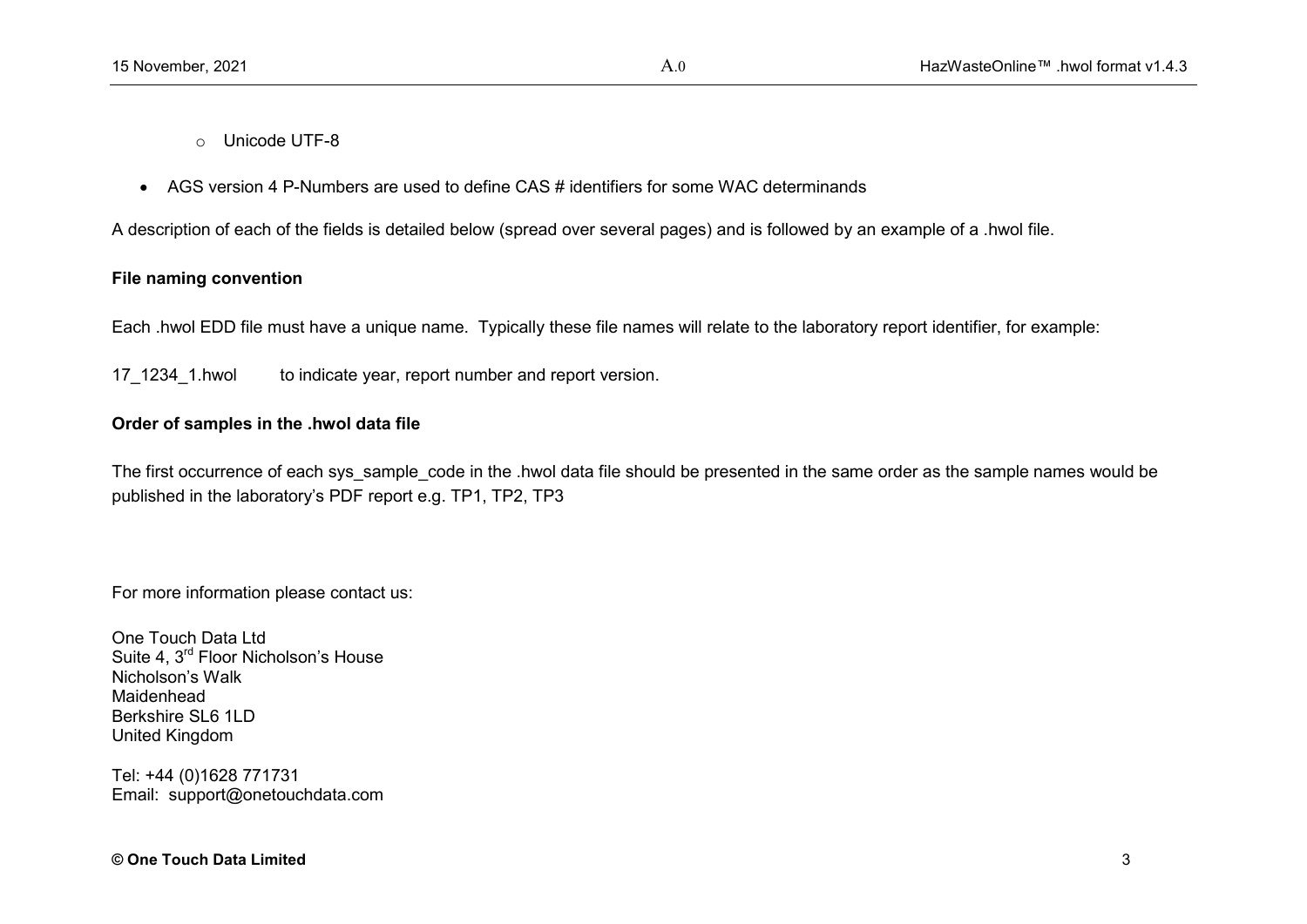# **Glossary**

| .hwol       | HazWasteOnline™ laboratory analysis file (www.hazwasteonline.com)                |
|-------------|----------------------------------------------------------------------------------|
| <b>AGS</b>  | Association of Geotechnical and Geoenvironmental Specialists (http://ags.org.uk) |
| <b>CAS</b>  | Chemical Abstracts Service (www.cas.org)                                         |
| <b>CSV</b>  | <b>Comma-Separated Values</b>                                                    |
| <b>EDD</b>  | <b>Electronic Data Delivery</b>                                                  |
| <b>LIMS</b> | Laboratory Information Management System                                         |
| <b>TIC</b>  | <b>Tentatively Identified Compounds</b>                                          |
|             |                                                                                  |

WAC Waste Acceptance Criteria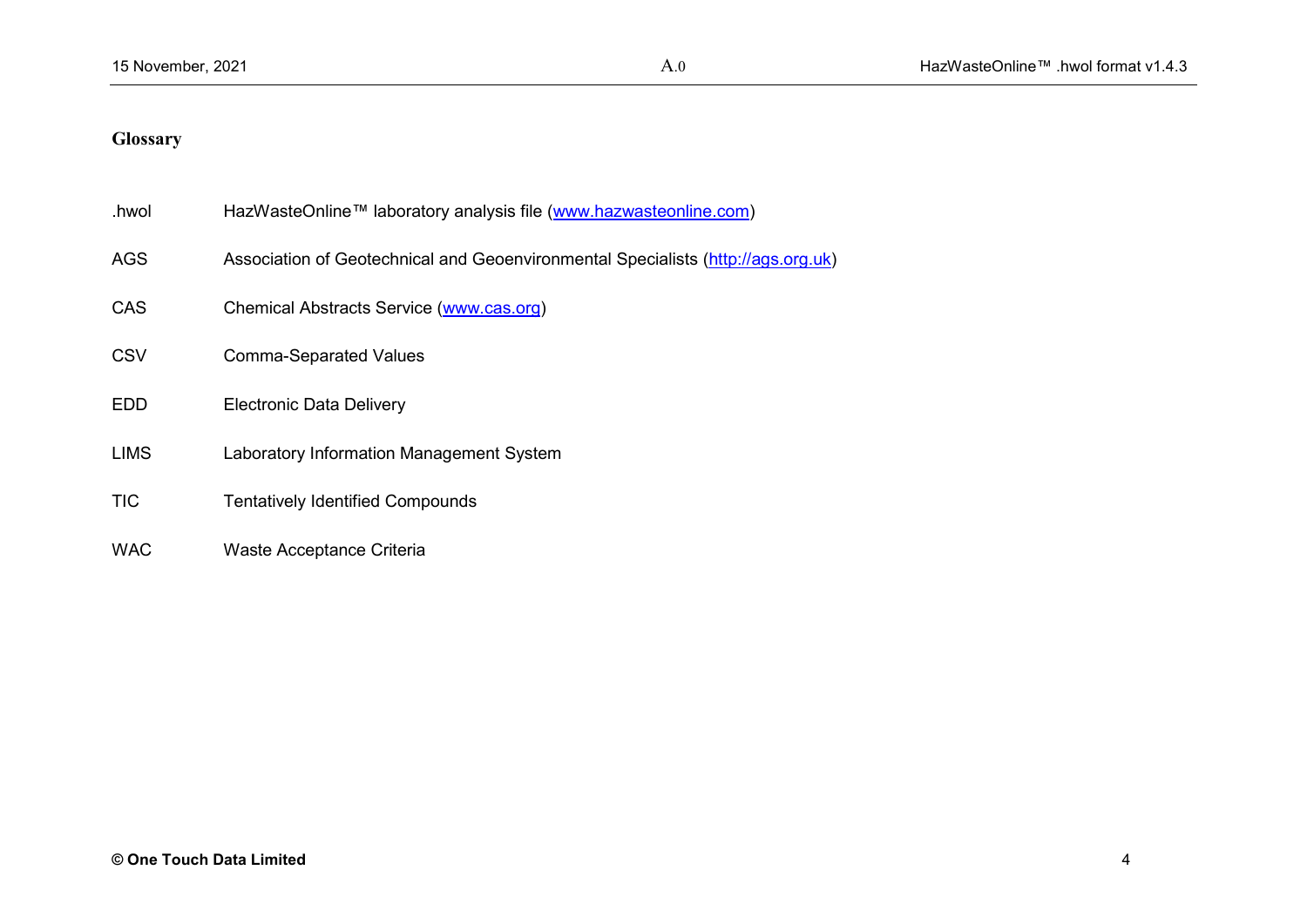# **1. Description of the content of a HazWasteOnline™ .hwol EDD file.**

The fields shown in red are required fields. Entries in the remaining fields are not required by HazWasteOnline but may be required by other data management systems. The placeholder "," must be retained for all empty fields. An example of a .hwol file can be found on page in Appendix A. More information and valid values for certain fields such as *fraction*, lab\_matrix\_code etc. can be found in the tables in EPA 2016b.

| <b>Description</b>         | 1) Sample Reference Name | 2) Labs analytical method         | 3) Lab analysis date       | 4) Total or<br><b>Dissolved</b><br>1 character (T) | 5)            | 6) Sample matrix |
|----------------------------|--------------------------|-----------------------------------|----------------------------|----------------------------------------------------|---------------|------------------|
| <b>Max Field Size/Type</b> | 40 characters            | 35 characters                     | <b>DD/MM/YYYY HH:MM:SS</b> | or D)                                              | 10 characters | 3 characters     |
| Field Name in .hwol file   | sys_sample_code          | lab_anl_method_name analysis_date |                            | fraction                                           | test_type     | lab_matrix_code  |
| Example 1                  | TP1-0.5-0.7m             | PM4                               | 03/02/2016 14:20:00        | N                                                  | Initial       | SOI              |
| Example 2                  | TP1-0.5-0.7m             | TM30                              | 03/02/2016 14:20:00        | N                                                  | Initial       | SOI              |
| Example 3                  | TP1-0.5-0.7m             | TM38                              | 03/02/2016 14:20:00        | N                                                  | Initial       | SOI              |
| Example 4                  | TP1-0.5-0.7m             | TM5                               | 03/02/2016 14:20:00        | N                                                  | Initial       | SOI              |
| Example 5                  | TP1-0.5-0.7m             | TM <sub>5</sub>                   | 03/02/2016 14:20:00        | N                                                  | Initial       | SOI              |
| Example 6                  | TP1-0.5-0.7m             | TM31                              | 03/02/2016 14:20:00        | N                                                  | Initial       | SOI              |
| Example 7                  | TP1-0.5-0.7m             | TM16 TIC                          | 03/02/2016 14:20:00        | N                                                  | Initial       | SOI              |
| Example 8                  | TP1-0.5-0.7m             | TM0                               | 03/02/2016 14:20:00        | N                                                  | Initial       | SOI              |
| Example 9                  | TP1-0.5-0.7m             | TM38                              | 03/02/2016 14:20:00        | $\mathsf{N}$                                       | Initial       | SOI              |
| Example 10                 | TP1-0.5-0.7m             | TM30                              | 03/02/2016 14:20:00        | N                                                  | Initial       | SOI              |
| Example 11                 | TP1-1.2-1.3m             | <b>TM73</b>                       | 03/02/2016 16:32:00        | $\mathsf{N}$                                       | Initial       | WL               |
| Example 12                 | TP1-1.2-1.3m             | TM30                              | 03/02/2016 16:32:00        | D                                                  | Initial       | WL               |
| Example 13                 | TP1-1.2-1.3m             | TM30A10                           | 03/02/2016 16:32:00        | D                                                  | Initial       | <b>WL</b>        |

#### Notes

- The field *sys\_sample\_code* refers to a *unique* Sample Reference Name. (including duplicates, replicates, blanks etc.). Examples above are for a soil and the code contain both sample site name and sample depth.
	- For soils, and with the goal of creating a **unique** value for identifying the samples, we recommend that the "sys\_sample\_code" value should be composed of at least three (3) fields, all data being supplied by the customer. These are: customer sample name / sample depth / sample date.
	- The separator can be a different character than "/" but it should be obvious it is a separator.
	- If "sample depth" and/or "sample date" were not supplied by the customer they can be omitted as long as the sys sample code is unique.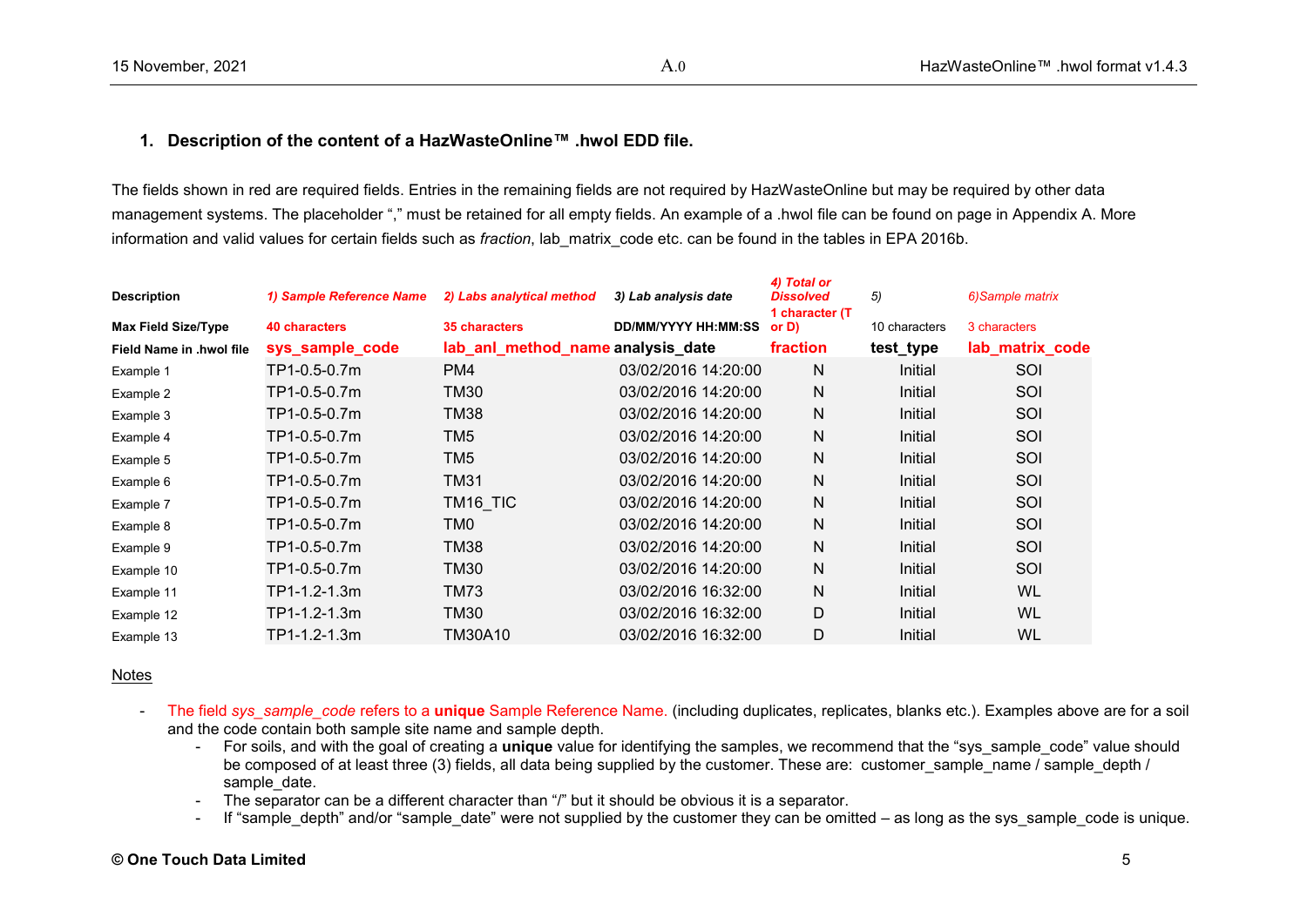- Some LIMS use more than one field to store the "customer sample name". In this case all the relevant fields should be used to compose the "customer\_sample\_name".
- Laboratory assigned identifiers like the value stored in the "lab sample id" should not be used as they are not relevant to the customer.
- For WAC, the eluates and the solids belonging to the same sample should use the same value in the "sys\_sample\_code" field.
- The field *lab\_anl\_method\_name* identifies the laboratory analytical method.
- The date and time that the laboratory analysed the sample date must be in format: dd/mm/yyyy or international ISO 8601 date format: yyyy-mm-dd.
- The field *fraction* can contain "D" for dissolved or filtered (metal) concentration, "T" (Total) or "N" for not applicable. (EPA 2016b Table A-24)
- *test\_type* Valid results include: Initial, Reanalysis, Reextract1, Dilution1, Dilution2 etc (EPA 2016b Table A-25)
- lab matrix code identifies different types of matrix. Examples: SOI: soil analysed in the lab; SL: sludge, ST; solid waste (EPA 2016b Table A-1)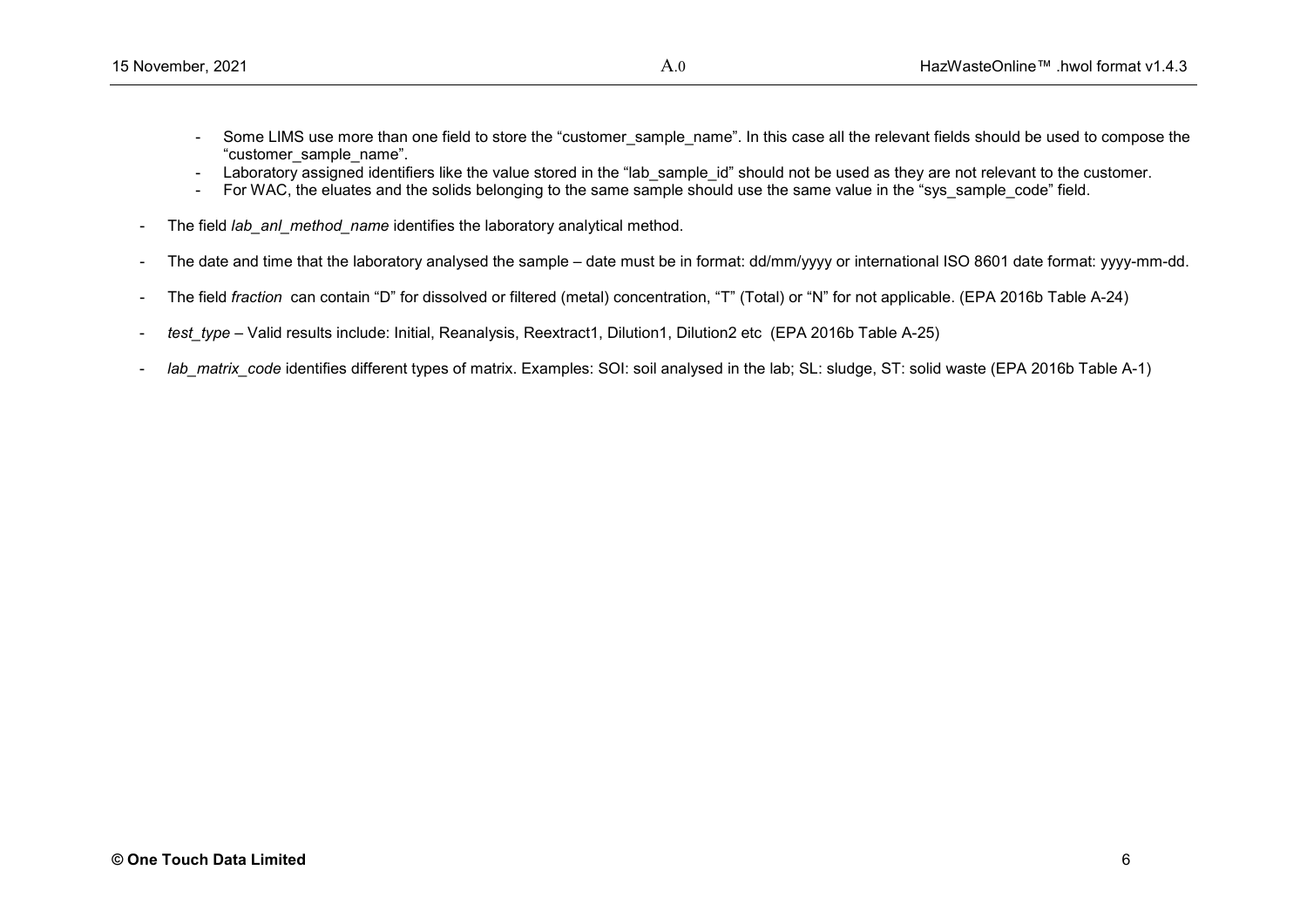| $\overline{7}$          | 8) Basis     | 9) Dilution Factor |   | 10) Lab prep. method | 11)           | 12)        | 13)      | 14) Lab Name  | 15) Lab Sample ID                                                       |
|-------------------------|--------------|--------------------|---|----------------------|---------------|------------|----------|---------------|-------------------------------------------------------------------------|
| 2 characters            | 3 characters | Float (number)     |   | 35 characters        | 15 characters | DD/MM/YYYY | HH:MM:SS | 20 characters | 40 characters                                                           |
| analysis_location basis |              | dilution_factor    |   | prep_method          |               |            |          |               | leachate_method leachate_date leachate_time lab_name_code lab_sample_id |
| $1$ LB                  | NA.          |                    |   | PM <sub>0</sub>      |               |            |          | JEL           | 17-1234/1                                                               |
| $2$ LB                  | <b>DRY</b>   |                    |   | <b>PM15</b>          |               |            |          | <b>JEL</b>    | 17 1234/1                                                               |
| $3$ LB                  | <b>DRY</b>   |                    |   | <b>PM20</b>          |               |            |          | <b>JEL</b>    | 17_1234/1                                                               |
| $4$ LB                  | <b>DRY</b>   |                    |   | PM <sub>8</sub>      |               |            |          | <b>JEL</b>    | 17_1234/1                                                               |
| $5$ LB                  | <b>DRY</b>   |                    |   | PM <sub>8</sub>      |               |            |          | JEL           | 17 1234/1                                                               |
| $6$ LB                  | <b>DRY</b>   |                    |   | <b>PM12</b>          |               |            |          | <b>JEL</b>    | 17_1234/1                                                               |
| $7$ LB                  | <b>DRY</b>   |                    |   | PM <sub>8</sub>      |               |            |          | <b>JEL</b>    | 17_1234/1                                                               |
| $8$ LB                  | <b>DRY</b>   |                    |   | PM <sub>0</sub>      |               |            |          | <b>JEL</b>    | 17 1234/1                                                               |
| $9$ LB                  | <b>DRY</b>   |                    |   | <b>PM20</b>          |               |            |          | <b>JEL</b>    | 17_1234/1                                                               |
| $10$ LB                 | <b>DRY</b>   |                    |   | <b>PM15</b>          |               |            |          | <b>JEL</b>    | 17_1234/1                                                               |
| $11$ LB                 | <b>WET</b>   |                    |   | <b>PM11</b>          |               |            |          | <b>JEL</b>    | 17_1234/2                                                               |
| $12$ LB                 | <b>DRY</b>   |                    | 5 | <b>PM17</b>          |               |            |          | <b>JEL</b>    | 17_1234/2                                                               |
| $13$ LB                 | <b>DRY</b>   |                    | 5 | <b>PM17</b>          |               |            |          | <b>JEL</b>    | 17 1234/2                                                               |
|                         |              |                    |   |                      |               |            |          |               |                                                                         |

analysis location will be LB for results from a commercial laboratory

- Must be either 'WET' for wet weight basis **reporting**, 'DRY' for dry\_weight basis reporting, or 'NA' for tests for which this distinction is not applicable.

- The field *dilution factor* should be supplied if the sample was diluted (default=1; no dilution).
- The field *prep\_method* should reference the labs technical documentation that describes their preparation method (Not EPA 2016b)
- Laboratory leachate generation method name or description
- Beginning date of leachate preparation. Date must be in date format: dd/mm/yyyy or international ISO 8601 date format: yyyy-mm-dd
- Time of leachate preparation in time format HH:MM:SS

14) The field *lab name* code must contain the unique identifier of the testing laboratory as agreed with One Touch Data (Not EPA 2016b).

15) Laboratory LIMS sample identifier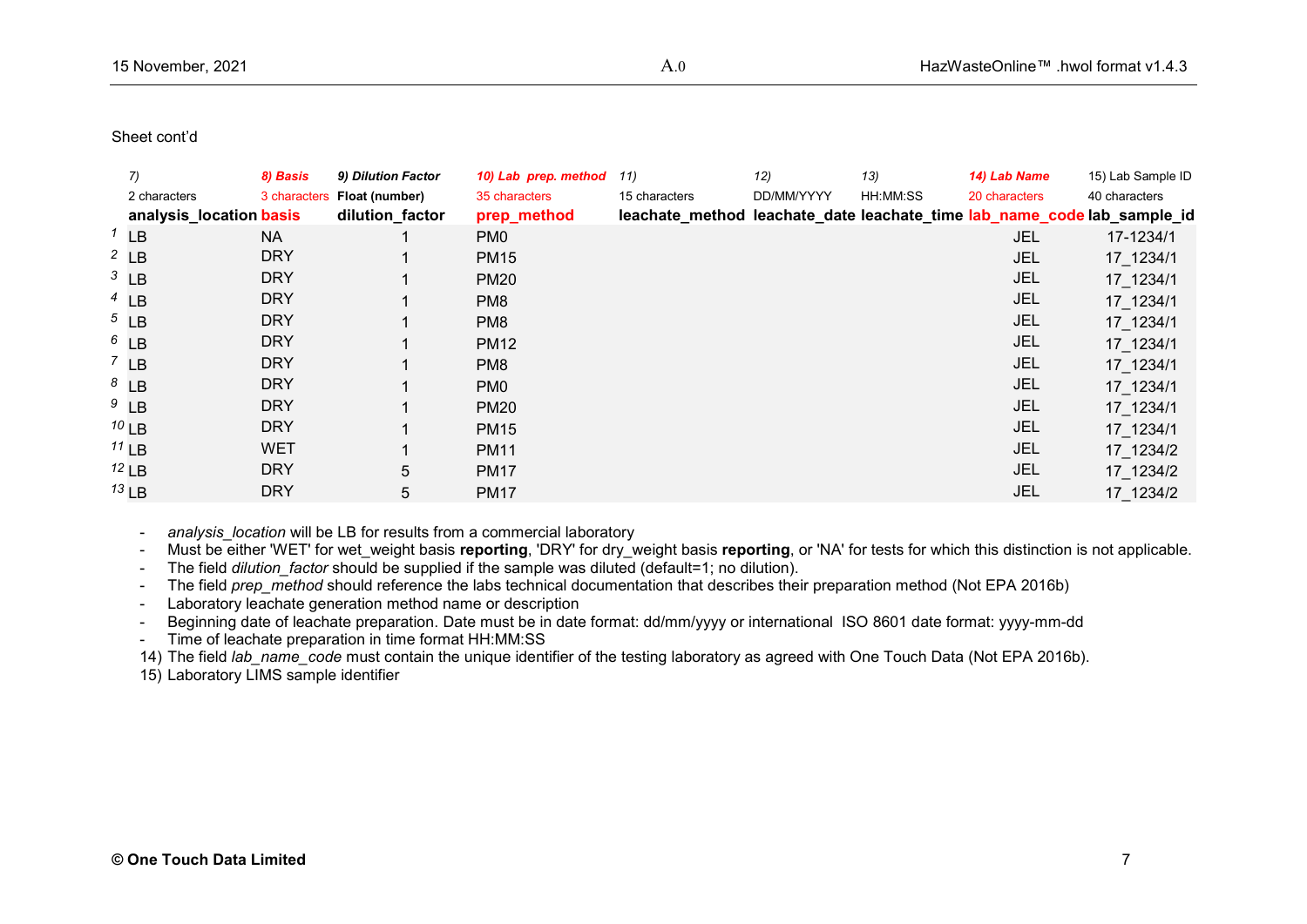<span id="page-8-0"></span>

|                | 16) CAS Number<br><b>15 characters</b><br>cas rn | 17) Determinand<br><b>75 characters</b><br>chemical_name | <b>18) Concentration</b><br><b>Float (number)</b><br>result_value | 19) Units<br><b>12 characters</b><br>result_unit | 20)<br>10 characters<br>result_type_code | 21)<br>3 characters (Yes/No)<br>reportable_result | 22) Above LOD<br>1 character (Y/N)<br>detect_flag |
|----------------|--------------------------------------------------|----------------------------------------------------------|-------------------------------------------------------------------|--------------------------------------------------|------------------------------------------|---------------------------------------------------|---------------------------------------------------|
|                | MOIST_CONT_DRY                                   | moisture                                                 | 10.2                                                              | percent                                          | <b>TRG</b>                               | Yes                                               |                                                   |
| $\overline{c}$ | 7440-50-8                                        | copper                                                   | 12                                                                | mg/kg                                            | <b>TRG</b>                               | <b>Yes</b>                                        |                                                   |
| 3              | 16887-00-6                                       | chloride                                                 | 1083                                                              | mg/kg                                            | <b>TRG</b>                               | <b>Yes</b>                                        |                                                   |
| 4              | <b>EPHC08C40</b>                                 | $EPH > C8-C40$                                           | 5420                                                              | mg/kg                                            | <b>TRG</b>                               | Yes                                               |                                                   |
| 5              | <b>INTERPRETATION</b>                            | Interpretation                                           |                                                                   | None                                             | <b>TRG</b>                               | <b>Yes</b>                                        | N                                                 |
|                | $6$ 71-43-2                                      | benzene                                                  |                                                                   | µg/kg                                            | <b>TRG</b>                               | <b>Yes</b>                                        | N                                                 |
|                | $57-10-3$                                        | n-hexadecanoic acid                                      | 52234                                                             | µg/kg                                            | <b>TIC</b>                               | <b>Yes</b>                                        |                                                   |
| 8              | 16065-83-1                                       | chromium(III)                                            | 1078                                                              | mg/kg                                            | <b>TRG</b>                               | Yes                                               |                                                   |
| 9              | 18540-29-9                                       | hexavalent chromium                                      | 25.1                                                              | mg/kg                                            | <b>TRG</b>                               | <b>Yes</b>                                        |                                                   |
|                | <sup>10</sup> 7439-89-6                          | iron                                                     | 8594                                                              | mg/kg                                            | <b>TRG</b>                               | <b>Yes</b>                                        |                                                   |
|                | $11$ P1334                                       | pH                                                       | 8.14                                                              | pH units                                         | <b>TRG</b>                               | <b>Yes</b>                                        |                                                   |
|                | 12 7440-66-6                                     | zinc                                                     | 0.027                                                             | mg/l                                             | <b>TRG</b>                               | <b>Yes</b>                                        |                                                   |
|                | 13 7440-66-6                                     | zinc                                                     | 0.27                                                              | mg/kg                                            | <b>TRG</b>                               | <b>Yes</b>                                        |                                                   |

16) The field *cas rn* must contain legitimate CAS Registry numbers for all substances. For other determinands, such as pH, C6-C10 etc. these will be agreed with each laboratory in turn. Please note that these codes have to be approved by One Touch Data before EDD files from a particular lab can be accepted.

**Warning** – if you save data from Excel in CSV format, some data may be altered by Excel. For example the CAS for potassium (7440-09-7) may be saved by Excel as the date 07/09/7440. This will flag as an error during import.

- 17) *chemical\_name* is the name of the determinand
- 18) The field *result value* must not contain any qualifiers such as <. If the result is less than the Limit of Detection then the *result value* field should be empty and the lab qualifier should be set to  $\leq$  (See #25)
- 19) The field *result unit* should contain SI units where applicable The "mu" character (eg in µS/cm) should be the micro sign and not the letter "u"
- 20) Must be either 'TRG' for a target or regular result, 'TIC' for a tentatively identified compound, 'SUR' for surrogates, 'IS' for internal standards, 'SC' for spiked compounds, 'CAL' for calculated. For SAMPLE\_DEPTH, leave blank.
- 21) *reportable\_result* must be either 'Y' (Yes) for results which are considered to be reportable, or 'N' (No) for other results.
- 22) *detect flag* indicates whether the analyte was detected i.e. above or below the limit of detection (LOD) Y = True, N = False.

<sup>&</sup>lt;sup>1</sup> Unless the file is tab delimited, it is important to use quotes around all the variables in the .hwol file. This is because comments or organic compounds often contain commas and any importation could fail if supplied without quotes. Examples include: "Fred's test" or "1,1,2-trichloroethene"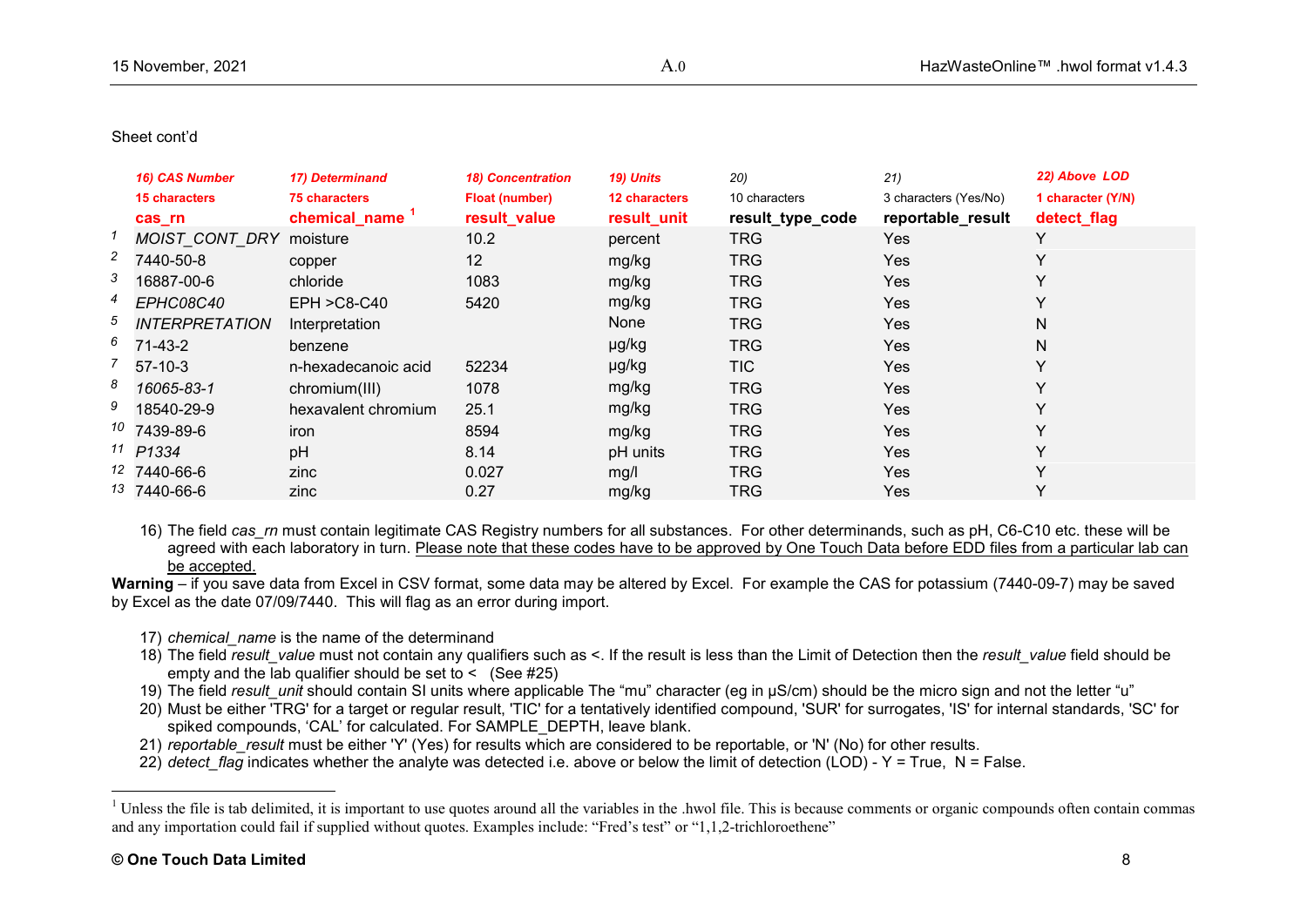<span id="page-9-0"></span>

|                | 23) Qualifier | (24)             | 25) LOD (Limit of detection)                                                                                                                      | 26)            | 27)            | 28) LOD_UNITS | 29)            |
|----------------|---------------|------------------|---------------------------------------------------------------------------------------------------------------------------------------------------|----------------|----------------|---------------|----------------|
|                | 2 characters  | 3 characters $2$ | <b>Float (Number)</b>                                                                                                                             | Float (Number) | Float (Number) | 10 characters | Float (Number) |
|                |               |                  | interpreted_qualifiers lab_qualifiers reporting_detection_limit method_detection_limit quantitation_limit detection_limit_unit tic_retention_time |                |                |               |                |
|                |               | ⋗                | 0.1                                                                                                                                               | 0.1            |                | percent       |                |
| $\overline{c}$ |               | ⋗                |                                                                                                                                                   |                |                | mg/kg         |                |
| 3              |               | >                |                                                                                                                                                   |                |                | mg/kg         |                |
| 4              |               | >                | 30                                                                                                                                                | 30             |                | mg/kg         |                |
| 5              |               | >                |                                                                                                                                                   |                |                | None          |                |
| 6              |               |                  | 25                                                                                                                                                | 5              |                | µg/kg         |                |
| $\overline{7}$ |               | $\geq$           | 100                                                                                                                                               | 100            |                | µg/kg         | 666.84         |
| 8              |               | ⋗                | 0.5                                                                                                                                               | 0.5            |                | mg/kg         |                |
| 9              |               | $\geq$           | 0.3                                                                                                                                               | 0.3            |                | mg/kg         |                |
| 10             |               | $\geq$           | 20                                                                                                                                                | 20             |                | mg/kg         |                |
| 11             |               | >                | 0.01                                                                                                                                              | 0.01           |                | pH units      |                |
| 12             |               | ⋗                | 0.015                                                                                                                                             | 0.003          |                | mg/l          |                |
| 13             |               | $\geq$           | 0.15                                                                                                                                              | 0.03           |                | mg/kg         |                |
|                |               |                  |                                                                                                                                                   |                |                |               |                |

## Notes

- 23) *interpreted\_qualifiers* (see EPA 2016b Table A-10)
- 24) lab qualifier should contain a qualifier if the result was less than or equal to the limit of detection (LOD) defined in the field *method* detection limit.  $\overline{\phantom{a}}$  lab<sup>-</sup>qualifier can be: < <= =  $\overline{\phantom{a}}$  > >= NDP (No Detection Possible)
- 25) reporting detection limit is the minimum concentration of an analyte that can be measured and reported which is equal to or greater than the *method* detection  $\overline{limit}$  (The limit of detection or LOD)
- 26) *method\_detection\_limit* is the minimum concentration of an analyte that can be measured and reported
- 27) *quantification\_limit* refers to the minimum concentration of an analyte that can be measured within specific limits of precision and accuracy
- 28) *detection\_limit\_unit* should contain SI units where applicable and match the units given in the *result\_unit* field.
- 29) *tic\_retention\_time* required when *result\_type\_code* = TIC

**Note** - The "mu" character in units such as µS/cm should be the micro sign and not the letter "u". See Appendix C for Unicode values.

 $\frac{1}{2}$ <sup>2</sup> lab qualifiers can be:  $\lt \lt =$  = > > = NDP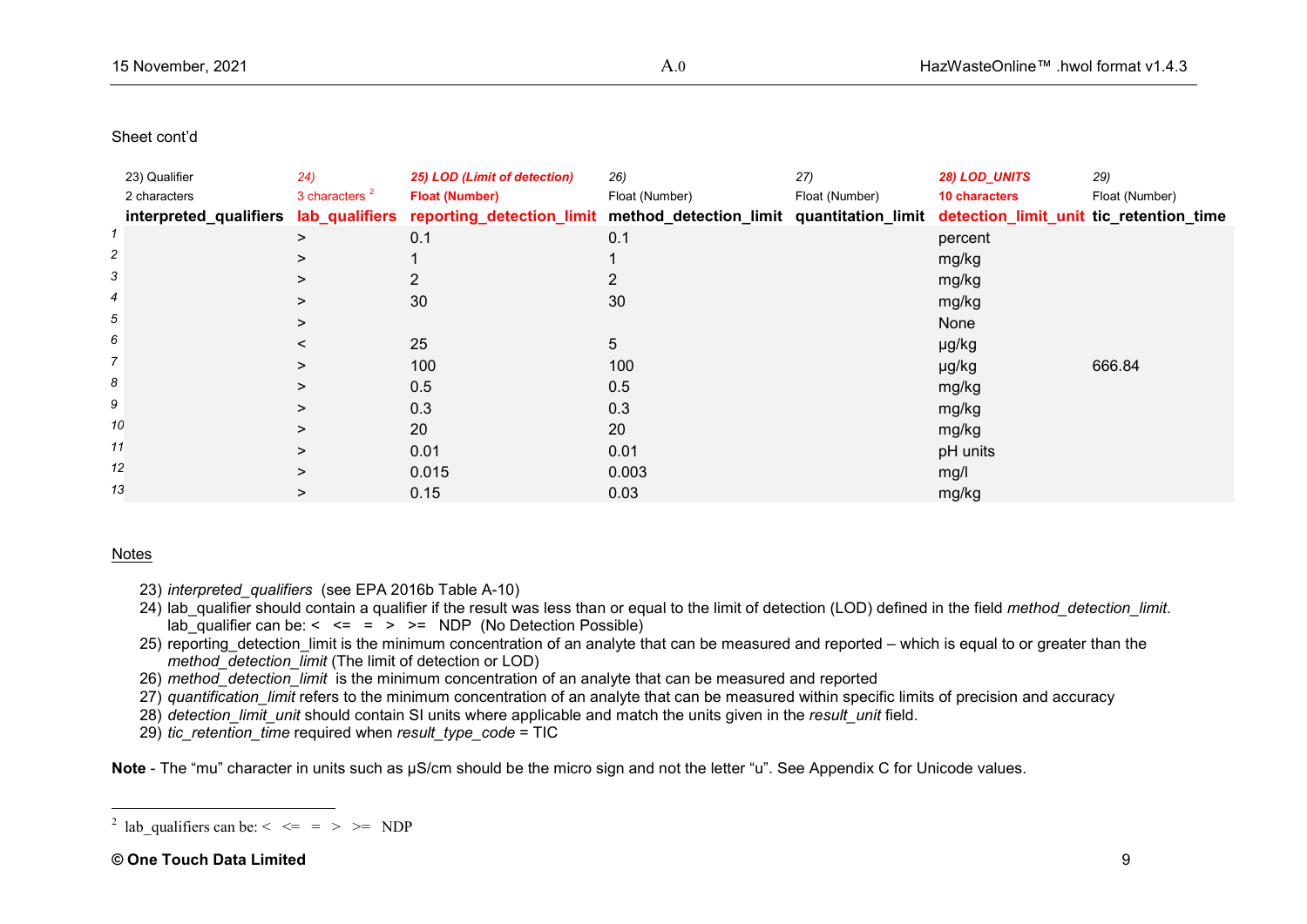|                | 30) Comments               | 31)            | 32)              | 33)                 |
|----------------|----------------------------|----------------|------------------|---------------------|
|                | 512 characters             | 10 characters  | 50 characters    | 30 characters       |
|                | result_comment             | <b>MC_type</b> | report_type      | hwol_acronym_system |
| 1              |                            | DRY WEIGHT     | <b>SOLID</b>     |                     |
| $\overline{c}$ |                            |                | <b>SOLID</b>     |                     |
| 3              |                            |                | <b>SOLID</b>     |                     |
| $\overline{4}$ |                            |                | <b>SOLID</b>     | EH_1D_Total         |
| 5              | diesel and lubricating oil |                | <b>SOLID</b>     | EH 1D Total         |
| 6              |                            |                | <b>SOLID</b>     |                     |
| $\overline{7}$ |                            |                | <b>SOLID</b>     |                     |
| 8              |                            |                | <b>SOLID</b>     |                     |
| 9              |                            |                | <b>SOLID</b>     |                     |
| 10             |                            |                | <b>SOLID</b>     |                     |
| 11             |                            |                | WAC_CEN_10_1     |                     |
| 12             |                            |                | WAC_CEN_10_1_C10 |                     |
| 13             |                            |                | WAC CEN 10 1 A10 |                     |

#### Notes

- 30) *result\_comment* Result specific comments such as : Interpretation: "degraded diesel and lubricating oil"
- 31) *MC* type variables are DRY WEIGHT or WET WEIGHT entry used to define which moisture correction is needed to convert dry weight results back to their equivalent wet weight (As Received) results. Result is only placed on rows where a relevant moisture result is reported.
	- DRY\_WEIGHT states that for the moisture content reported for this sample, a Dry Weight correction must be used to convert the dry weight results back to their As-Received equivalent (based on BS 1377 and ISO 11465). DRY\_WEIGHT need only be present in the rows of the .hwol file where the moisture content is also reported.
	- WET\_WEIGHT states that for the moisture content reported for this sample, a Wet Weight correction must be used to convert the dry weight results back to their As-Received equivalent (based on EN12880). WET\_WEIGHT need only be present in the rows of the .hwol file where the moisture content is also reported.

32) *report* type This column is used to identify different report types produced by the laboratories and matched to HazWasteOnline™. See Section 1.1 33) hwol\_acronym\_system This column is used to describe the steps in the analysis of hydrocarbons. See Section 1.2

#### **One Touch Data Limited** 10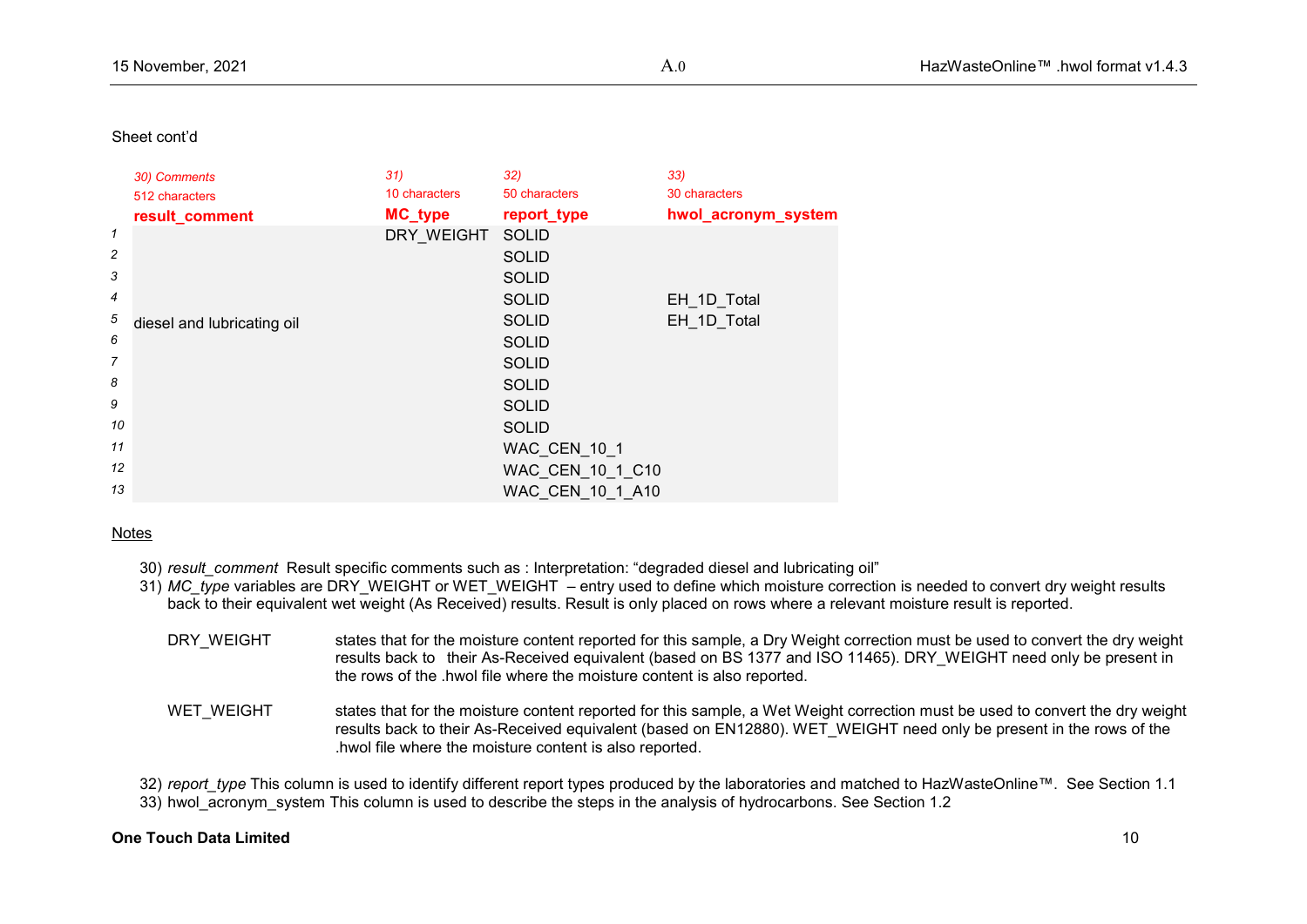# **1.1 Detail for column 33: report\_type**

Acceptable entries at the time of specification issue are shown below, along with a description. Further entries can be found in Appendix A.

**If a laboratory has other report types other than those listed below or in Appendix B (e.g. Topsoil); these will need to be added to this specification so that we can understand how to process the extra data (or not) during importation.**

| <b>Test type</b>                | report_type        | <b>Explanation</b>                                                                                                                                     |
|---------------------------------|--------------------|--------------------------------------------------------------------------------------------------------------------------------------------------------|
| Analysis of whole waste         |                    |                                                                                                                                                        |
|                                 | <b>SOLID</b>       | means that the results are for solid waste analysis: units mg/kg or similar plus non solid<br>units such as pH (pH units) and moisture content (%).    |
|                                 | <b>LIQUID</b>      | means that the results are for liquid waste analysis: units mg/l or similar plus non liquid<br>units such as pH (pH units) and conductivity (mS/m)     |
|                                 | <b>PRODUCT</b>     | means that the results are for the analysis of products                                                                                                |
|                                 | <b>GAS</b>         | means that the results are for the analysis of gases                                                                                                   |
|                                 |                    |                                                                                                                                                        |
| <b>Single stage WAC results</b> |                    |                                                                                                                                                        |
|                                 | WAC CEN 10 1       | Solid and Leachate Prep Analyses (WAC)                                                                                                                 |
|                                 |                    | indicates that the results are for the analysis of the solid waste (and any other<br>WAC parameters not described below such as Loss on Ignition (%))  |
|                                 | WAC CEN 10 1 C10   | indicates the results are for the 10:1 leached C10 column (mg/l)                                                                                       |
|                                 | WAC CEN 10 1 A10   | indicates the results are for the 10:1 leached A10 column (mg/kg)<br>[This column is the<br>one compared to the WAC limits]                            |
| <b>Two Stage WAC results</b>    |                    |                                                                                                                                                        |
|                                 | WAC_CEN_10_1       | Solid and Leachate Prep Analyses (WAC)                                                                                                                 |
|                                 |                    | indicates that the results are for the solid waste analysis (and any other WAC                                                                         |
|                                 |                    | parameters not described below such as Loss on Ignition (%))                                                                                           |
|                                 | WAC CEN 10 1 C2    | indicates the results are for the 2:1 eluate C2 column (mg/l result) $(1st Step)$                                                                      |
|                                 | WAC CEN 10 1 C8    | indicates the results are for the 8:1 eluate C8 column (mg/l result) $(2^{nd}$ step)                                                                   |
|                                 | WAC CEN 10 1 A2    | indicates the results are for the 2:1 leached A2 column $(mg/kg)$ (1 <sup>st</sup> step)                                                               |
|                                 | WAC CEN 10 1 A2-10 | indicates the results are for the cumulative 10:1 leached A2-10 column (mg/kg) ( $2^{nd}$ step)<br>[This column is the one compared to the WAC limits] |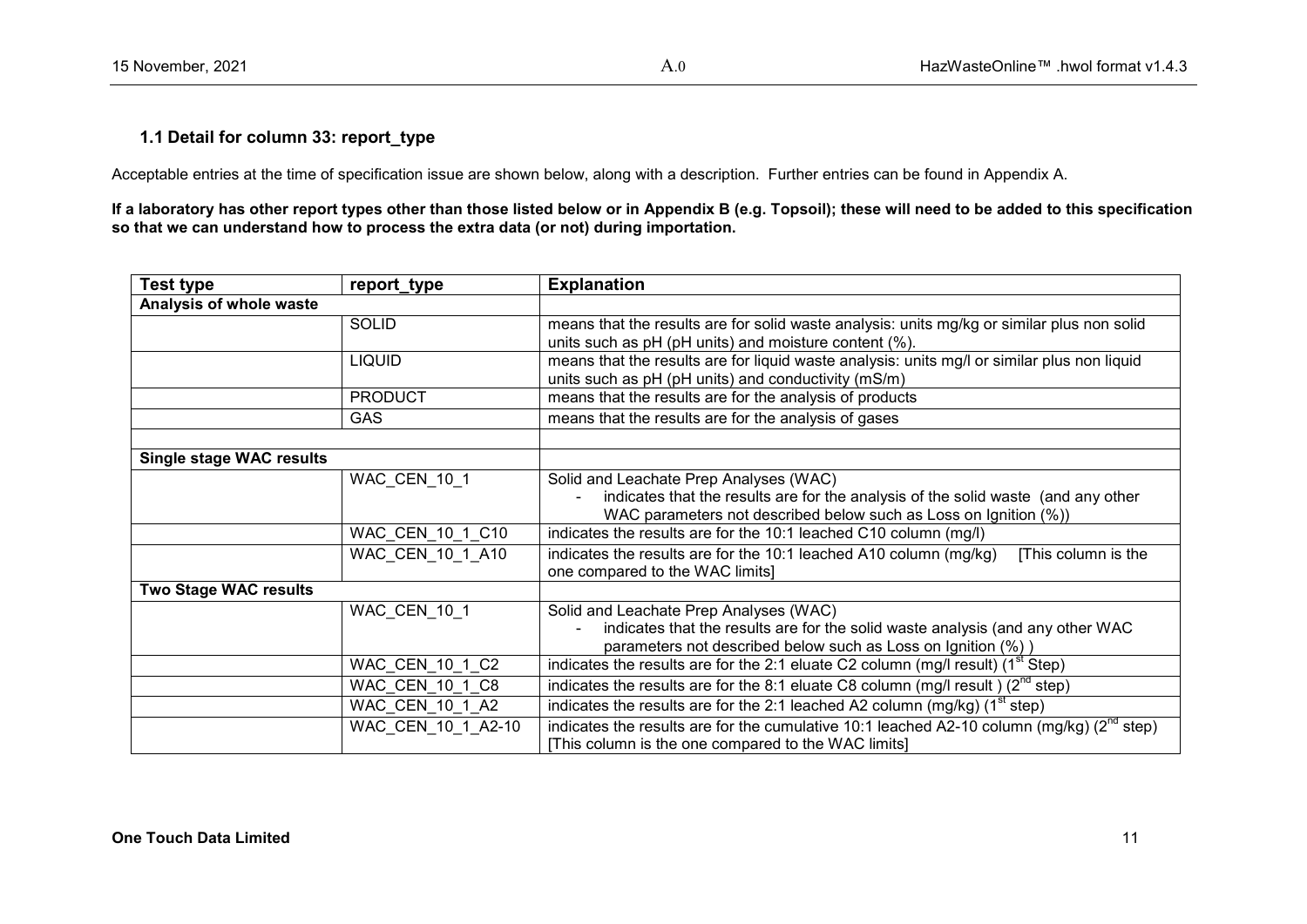# **WAC Determinands**

In HazWasteOnline™, WAC data are managed using a simpler process than that employed to process the data for waste classification (i.e. to determine whether the waste is hazardous or non-hazardous).

WAC data are imported directly into a standard WAC report format for presentation purposes. To make sure the WAC determinands are identified correctly, the following CAS/ID numbers should be used in the *cas\_rn* field

| cas_rn            | chemical_name                                              |
|-------------------|------------------------------------------------------------|
| P <sub>1340</sub> | <b>Total Organic Carbon</b>                                |
| P1226             | Loss on Ignition                                           |
| P <sub>1330</sub> | Sum of BTEX                                                |
| P <sub>1434</sub> | Sum of PCB (actually PCB EC7 congeners)                    |
| P <sub>1406</sub> | Mineral Oil > C10-40                                       |
| P <sub>1858</sub> | PAH Total 17                                               |
| P1334             | рH                                                         |
| P <sub>1114</sub> | ANC at pH 4                                                |
| P <sub>1115</sub> | ANC at pH 7                                                |
| 16984-48-8        | Fluoride                                                   |
| 16887-00-6        | Chloride                                                   |
| 14808-79-8        | Sulphate as SO4                                            |
| P <sub>1132</sub> | <b>Total Dissolved Solids</b>                              |
| P <sub>1839</sub> | Dissolved Organic Carbon                                   |
| P <sub>1187</sub> | Phenol (index)                                             |
| P <sub>1840</sub> | Conductivity (µS/cm)                                       |
| P <sub>1325</sub> | Temperature $(^{\circ}C)$                                  |
| P <sub>1870</sub> | Leachant Volume / Volume of Eluate (litres)                |
|                   |                                                            |
|                   |                                                            |
| P <sub>1869</sub> | Mass of raw test portion / Mass of sample taken kg         |
| P <sub>1871</sub> | Mass of Dry Sample                                         |
| P <sub>1942</sub> | Moisture Content Ratio (%) / Natural Moisture Content 105C |
| P <sub>1831</sub> | Dry Matter Content (%)                                     |

[The P-numbers are taken from AGS-4 maintained by the AGS]

# **One Touch Data Limited** 12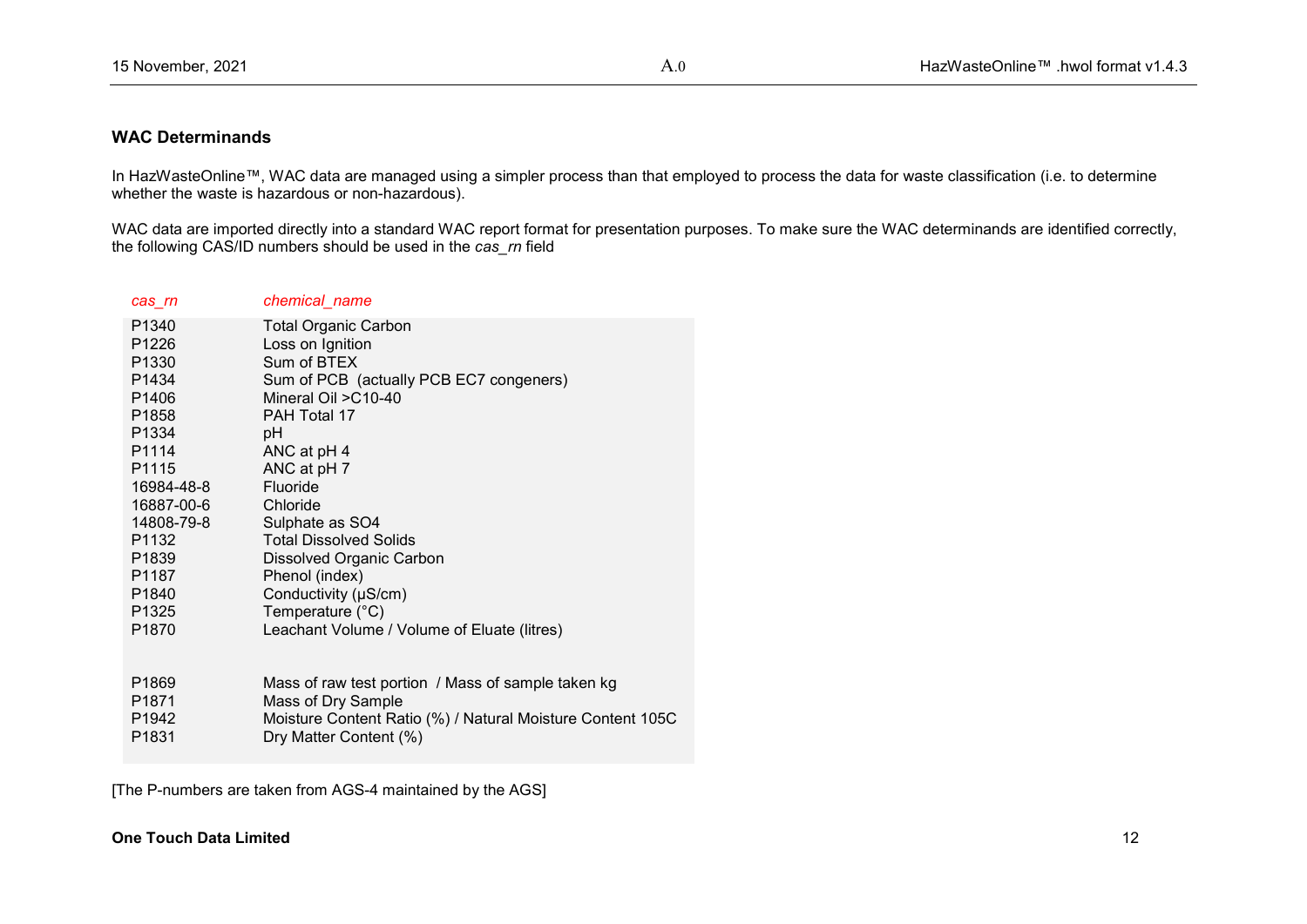# **1.2 Detail for column 34 hwol\_acronym\_system and determinands in PDF reports**

Table 1.2.1 List of acronyms and Operators

| Acronym   | <b>Description</b>                                                  |  |  |
|-----------|---------------------------------------------------------------------|--|--|
| <b>HS</b> | Headspace analysis                                                  |  |  |
| EH        | Extractable Hydrocarbons - i.e. everything extracted by the solvent |  |  |
| CU        | Clean-up - e.g. by florisil, silica gel                             |  |  |
| 1D        | GC - Single coil gas chromatography                                 |  |  |
| Total     | Aliphatics & Aromatics                                              |  |  |
| <b>AL</b> | Aliphatics only                                                     |  |  |
| AR        | Aromatics only                                                      |  |  |
| 2D        | GC-GC - Double coil gas chromatography                              |  |  |
| #1        | e.g. EH_2D_Total_#1_means humics mathematically subtracted          |  |  |
| #2        | e.g. EH 2D Total #2 means fatty acids mathematically subtracted     |  |  |
|           | Operator - underscore to separate acronyms (exception for +)        |  |  |
| ÷         | Operator to indicate cumulative e.g. EH+HS_Total or EH_CU+HS_Total  |  |  |
| <b>MS</b> | <b>Mass Spectrometry</b>                                            |  |  |

Table 1.2.2 Examples of their use in the hwol file and PDF report

| #              | Terms used in a lab's PDF Report       | Acronyms - PDF Report & .hwol |
|----------------|----------------------------------------|-------------------------------|
|                | GRO > C5-C10                           | HS 1D Total                   |
| $\overline{2}$ | EPH Range > C10-C40                    | EH 1D Total                   |
| 3              | TPH1 (C10-C40)                         | EH_1D_Total                   |
| $\overline{4}$ | TPH (C10-C40)                          | EH CU 1D Total                |
| 5              | <b>EPH(C5-C40)</b>                     | EH CU+HS 1D Total             |
| 6              | Total Aliphatics > C10-C44             | EH CU 1D AL                   |
| $\overline{7}$ | Total Aromatics > C10-C44              | EH CU 1D AR                   |
| 8              | Total Aliphatics & Aromatics > C10-C44 | EH_CU_1D_Total                |
| 9              | <b>Total Petroleum Hydrocarbons</b>    | EH 2D Total                   |
| 10             | Total Aliphatics & Aromatics > C10-C44 | EH 2D Total #1 #2             |
| 11             | Mineral Oil (mg/kg)                    | EH 1D Total                   |
| 12             | Mineral Oil > C10-C40                  | EH CU 1D AL                   |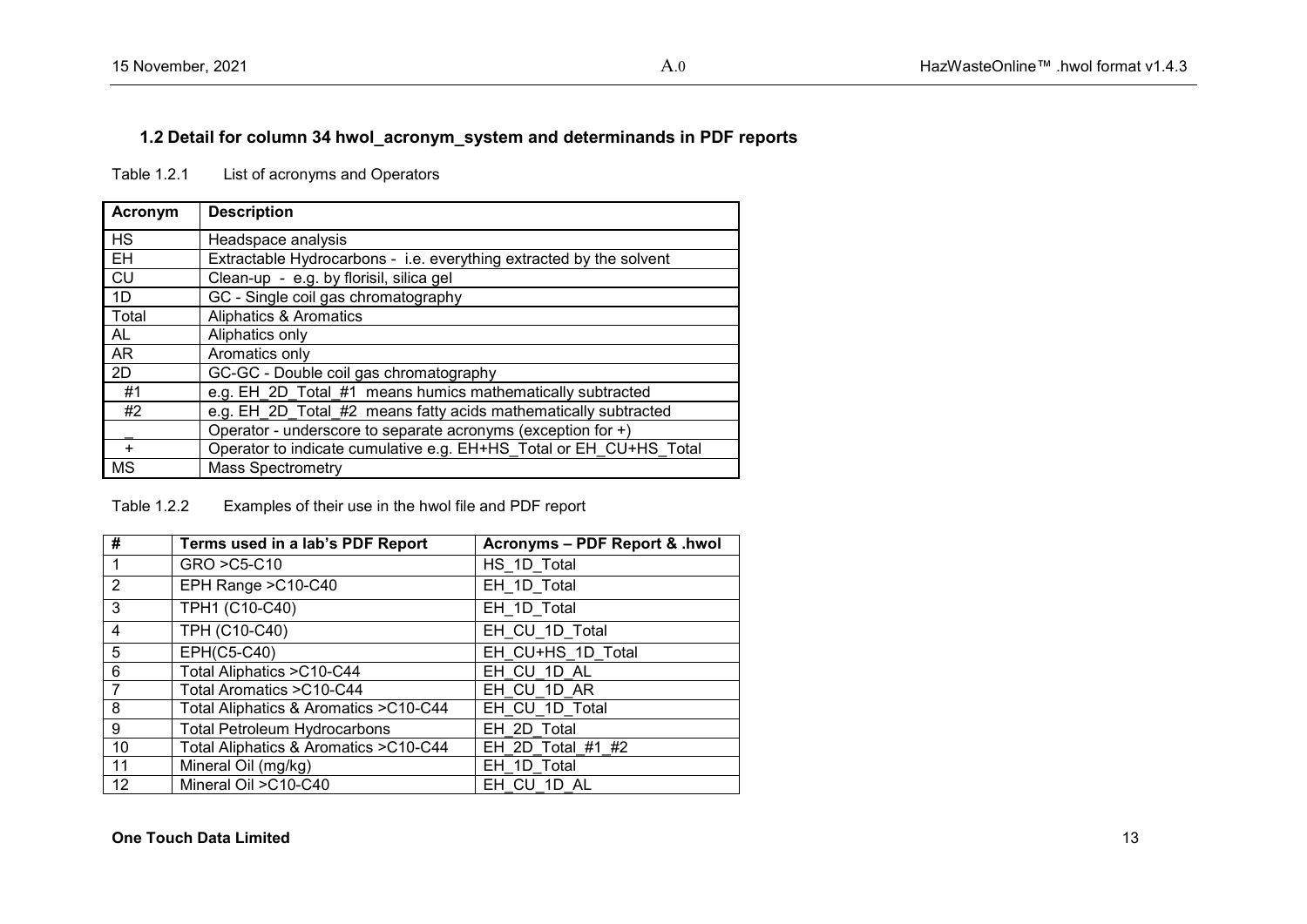### **Appendix A Example of the HazWasteOnline™ format HWOL file.**

Below is a partial example of a HazWasteOnline™ format .hwol file for a suite of tests carried out on two samples (2 different depths) from trial pit TP1.

"sys\_sample\_code","lab\_anl\_method\_name","analysis\_date","fraction","test\_type","lab\_matrix\_code","analysis\_location","basis","dilution\_factor","prep\_method","leachate\_method","leachate\_date","leachate\_time","lab\_name\_ code","lab sample id","cas m","chemical name","result value","result unit","result type code","reportable result","detect flag","interpreted qualifiers","lab qualifiers","reporting detection limit","method detection limit" ntitation\_limit","detection\_limit\_unit","tic\_retention\_time","result\_comment","MC\_type","report\_type","hwol\_acronym\_system"

"TP1-0.5-0.7m","PM4","03/02/2016","N","Initial","SO","LB","NA","1","PM0",,,,"JEL","17-1234/1","MOIST\_CONT\_DRY","moisture","10.2","percent","TRG","Yes","Y",,">","0.1","0.1",,"percent",,,"DRY\_WEIGHT","SOLID",

"TP1-0.5-0.7m","TM30","03/02/2016","N","Initial","SO","LB","DRY","1","PM15",,,,"JEL","17-1234/1","7440-50-8","COPPER","12","mg/kg","TRG","Yes","Y",,">","1","1",,"mg/kg",,,,"SOLID",

"TP1-0.5-0.7m","TM38","03/02/2016","N","Initial","SO","LB","DRY","1","PM20",,,,"JEL","17-1234/1","16887-00-6","chloride","1083","mg/kg","TRG","Yes","Y",,">","2","2",,"mg/kg",,,,"SOLID",

"TP1-0.5-0.7m","TM5","03/02/2016","N","Initial","SO","LB","DRY","1","PM8",,,,"JEL","17-1234/1","EPHC08C40","EPH >C8-C40","5420","mg/kg","TRG","Yes","Y",,">","30","30",,"mg/kg",,,,"SOLID","EH\_1D\_Total"

"TP1-0.5-0.7m","TM5","03/02/2016","N","Initial","SO","LB","DRY","1","PM8",,,,"JEL","17-1234/1","INTERPRETATION","Interpretation",,"None","TRG","Yes","Y",,">",,,,"None",,diesel and lubricating oil,,"SOLID"," EH\_1D\_Total"

"TP1-0.5-0.7m","TM31","03/02/2016","N","Initial","SO","LB","DRY","1","PM12",,,,"JEL","17-1234/1","71-43-2","benzene",,"μg/kg","TRG","Yes","Y",,"<","25","5",,"μg/kg",,,,"SOLID",

"TP1-0.5-0.7m","TM16\_TIC","03/02/2016","N","Initial","SO","LB","DRY","1","PM8",,,,"JEL","17-1234/1","57-10-3","n-hexadecanoic acid","52234","μg/kg","TIC","Yes","Y",,">","100","100",,"μg/kg",,,,"SOLID",

"TP1-0.5-0.7m","TM0","03/02/2016","N","Initial","SO","LB","DRY","1","PM0",,,,"JEL","17-1234/1","16065-83-1","chromium(III)","1078","mg/kg","TRG","Yes","Y",,">","0.5","0.5",,"mg/kg",,,,"SOLID",

"TP1-0.5-0.7m","TM38","03/02/2016","N","Initial","SO","LB","DRY","1","PM20",,,,"JEL","17-1234/1","18540-29-9","hexavalent chromium","25.1","mg/kg","TRG","Yes","Y",,">","0.3","0.3",,"mg/kg",,,,"SOLID",

"TP1-0.5-0.7m","TM30","03/02/2016","N","Initial","SO","LB","DRY","1","PM15",,,,"JEL","17-1234/1","7439-89-6","iron","8594","mg/kg","TRG","Yes","Y",,">","20","20",,"mg/kg",,,,"SOLID",

"TP1-1.2-1.3m","TM73","03/02/2016","N","Initial","WL","LB","WET","1","PM11",,,,"JEL","17-1234/2"," P1334","pH","8.14","pH units","TRG","Yes","Y",,">","0.01","0.01",,"pH units",,,,"WAC\_CEN\_10\_1",

"TP1-1.2-1.3m","TM30","03/02/2016","D","Initial","WL","LB","DRY","5","PM17",,,,"JEL","17-1234/2","7440-66-6","zinc","0.027","mg/l","TRG","Yes","Y",,">","0.015","0.003",,"mg/l",,,,"WAC\_CEN\_10\_1\_C10",

"TP1-1.2-1.3m","TM30A10","03/02/2016","D","Initial","WL","LB","DRY","5","PM17",,,,"JEL","17-1234/2","7440-66-6","zinc","0.27","mg/kg","TRG","Yes","Y",,">","0.15","0.03",,"mg/kg",,,,"WAC\_CEN\_10\_1\_A10",

#### Below is an example of a HazWasteOnline™ format .hwol file containing sample depth information

"sys\_sample\_code","lab\_anl\_method\_name","analysis\_date","fraction","test\_type","lab\_matrix\_code","analysis\_location","basis","dilution\_factor","prep\_method","leachate\_method","leachate\_date","leachate\_time","lab\_name code","lab sample id","cas m","chemical name","result value","result unit","result type code","reportable result","detect flaq","interpreted qualifiers","lab qualifiers","reporting detection limit","method detection limit" ntitation\_limit","detection\_limit\_unit","tic\_retention\_time","result\_comment","MC\_type","report\_type","hwol\_acronym\_system" "TP1-1.2-1.3m",,,,,,,"NA",,,,,,"JEL","17-1234/2","SAMPLE\_DEPTH","sample depth",,"m",,"No","N",,,,,,"m",,"1.2-1.3m",,"SOLID", "TP1-1.5m",,,,,,,"NA",,,,,,"JEL","17-1234/2","SAMPLE\_DEPTH","sample depth",,"m",,"No","N",,,,,,"m",,"1.5m",,"SOLID",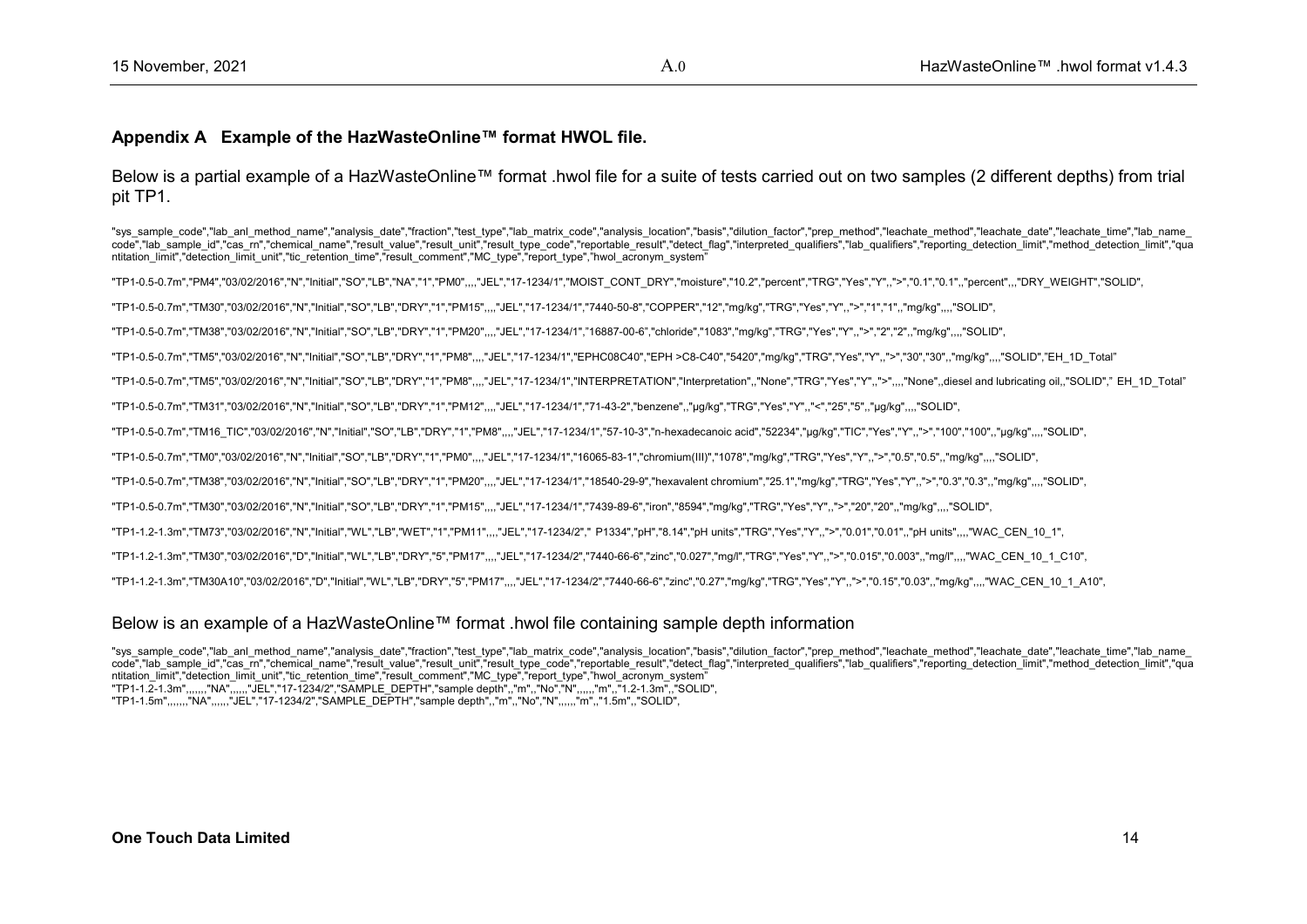# **Appendix B**

| <b>Test Types</b>        | report_type       | <b>Explanation</b>                                           |
|--------------------------|-------------------|--------------------------------------------------------------|
| Other known report types |                   |                                                              |
|                          | <b>LEACH NRA</b>  | National Rivers Authority leachate (NRA 1994)                |
|                          | LEACH_CEN_10_1    | CEN 10:1 (1 Batch) Leachate (NON-WAC)                        |
|                          | LEACH CEN 2 1     | CEN 2:1 Leachate                                             |
|                          | LEACH_TCLP        | Toxicity Characteristic Leaching Procedure Leachate (US EPA) |
|                          | LEACH_SPLP        | Synthetic Precipitation Leaching Procedure Leachate (US EPA) |
|                          | LEACH_AUS_RW      | Australian (Reagent Water) Leachate                          |
|                          | LEACH_AUS_PH5     | Australian (Acetate pH 5.0) Leachate                         |
|                          | LEACH_AUS_PH5_2.9 | Australian (Acetate pH 5.0/2.9) Leachate                     |
|                          | LEACH_AUS_PH9.2   | Australian (Tetraborate pH 9.2) Leachate                     |
|                          |                   |                                                              |
|                          | <b>TOP SOIL</b>   | Topsoil report based on BS3882:2015                          |
|                          |                   |                                                              |
|                          |                   |                                                              |
|                          |                   |                                                              |
|                          |                   |                                                              |
|                          |                   |                                                              |
|                          |                   |                                                              |
|                          |                   |                                                              |
|                          |                   |                                                              |
|                          |                   |                                                              |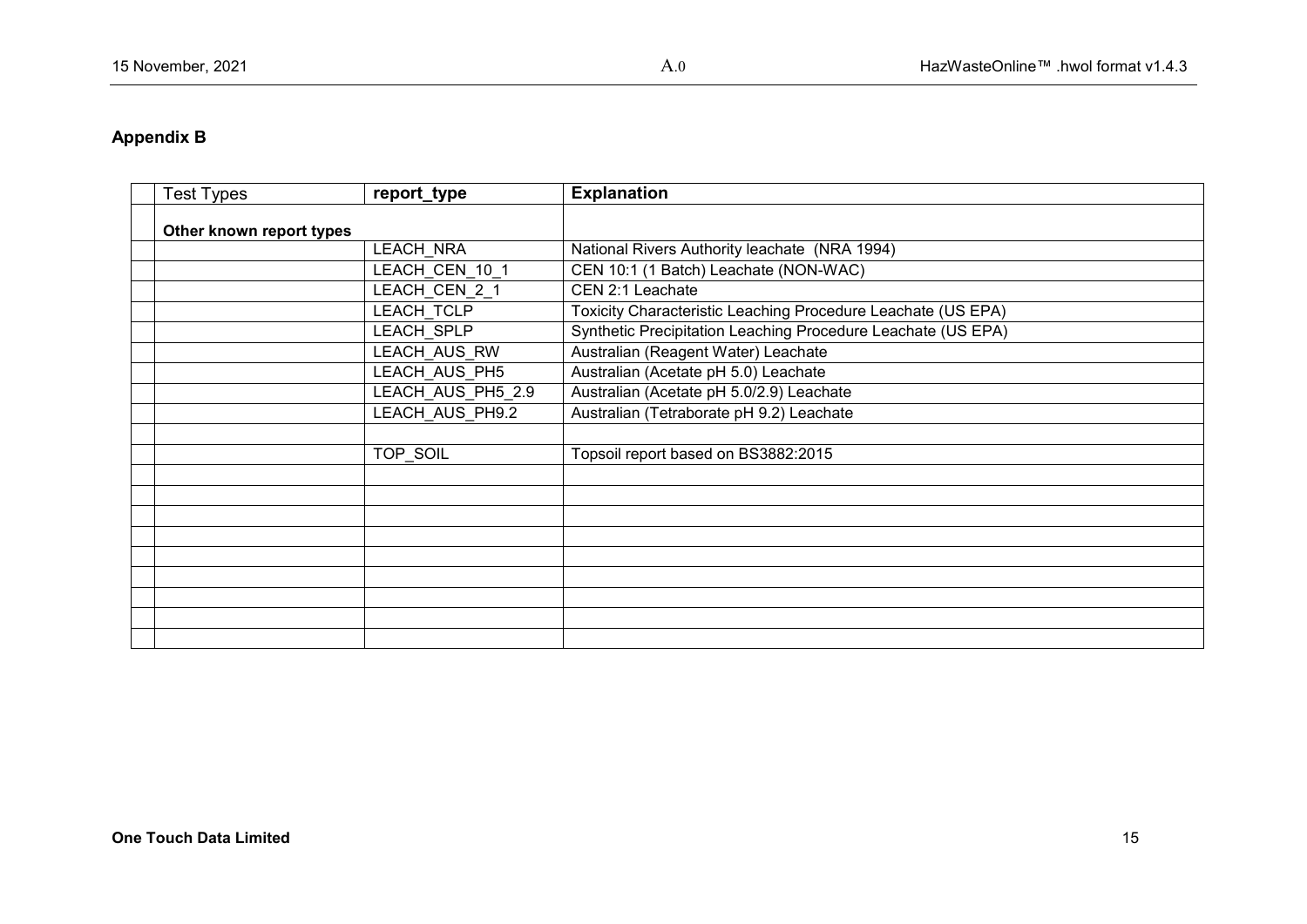**Appendix C -** Unicode character encoding

Micro  $\mu$ : U+00B5 (181) Degree ° : U+00B0 (176)